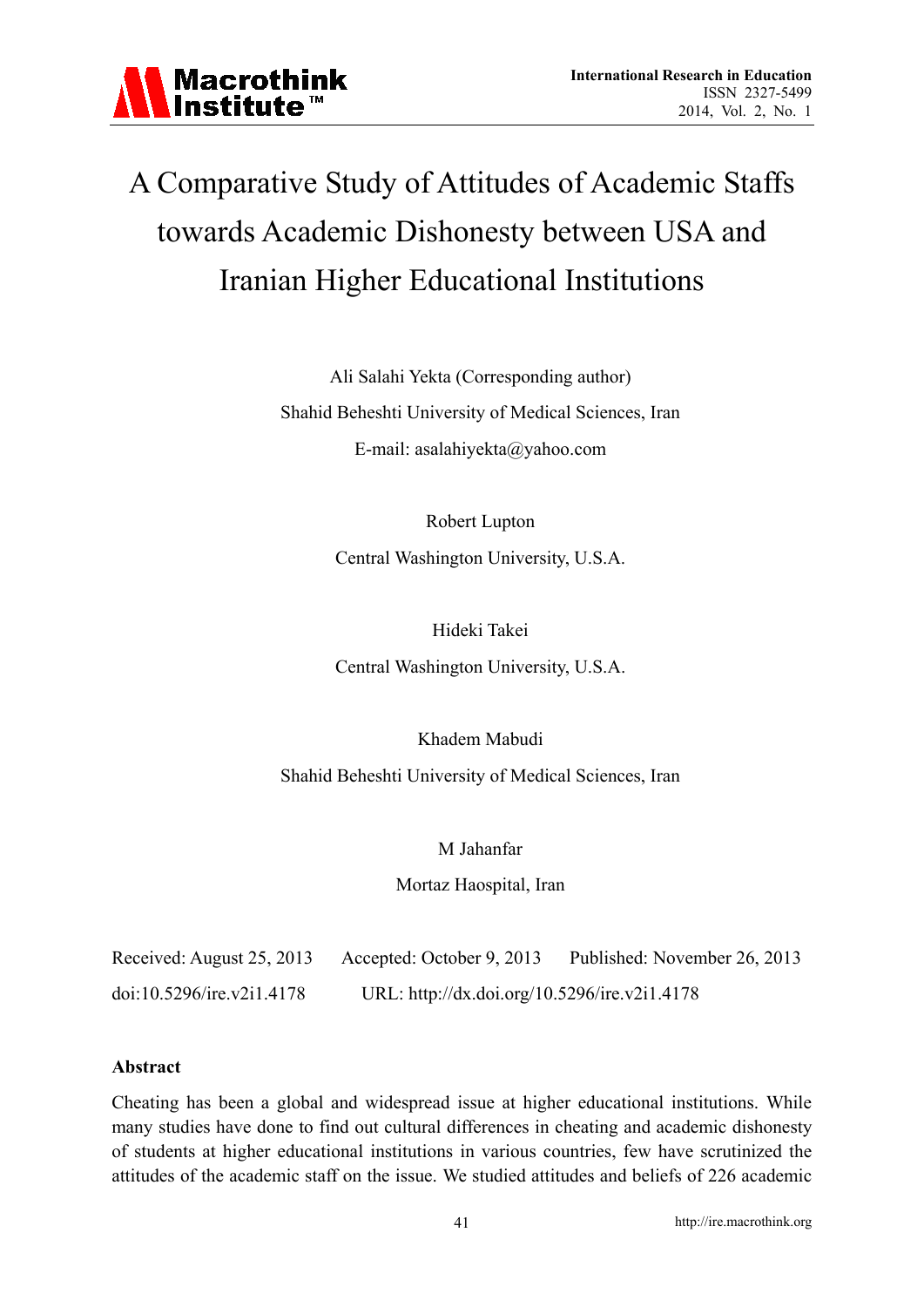# **Macrothink** Institute™

staffs of two universities: Shahid Beheshti University of Medical Sciences (SBMU) in Iran and Central Washington University (CWU) in the USA. The results of this study show similarities and differences between attitudes and beliefs of the academic staffs of SBMU and the CWU towards cheating and academic misconduct. Our conclusions revealed cultural similarities and differences on the attitudes and beliefs of staffs at SBMU and CWU.

**Keywords:** Academic Staff, Cheating, Academic Misconduct, Academic Dishonesty

# **1. Introduction**

In academia, academic staffs including faculty members seem to pay careful attention to academic dishonesty and fraudulent behaviors through formal policies. Indeed, students as well may superficially consent that cheating in all its forms is wrong. Universities around the world may have their own policies and programs to initiate and follow the academic ethical codes (Calgary University 2010; McGill University, 2010). While any higher educational institutions have tried to eliminate chances to attempt students' dishonest behaviors, researches report that cheating and academic dishonesty have been very common among students.

## **2. Literature Review**

Numerous studies have focused to find why students engage in fraudulent activities in colleges and universities in various countries (Dean, 2000; Bernardi, Baca, Landers, &Witek, 2008; Graves, 2008). On the other hand, with the explosion of digital knowledge and the propelling of staff, academicians, and students into the information society, the environment for cheating has become even more durable so that students tend to have easier time to conduct dishonest actions. Adding to the ubiquitous web is the introduction of new technological tools such as the high speed Internet, smart phones, and nanotechnology.

According to Fain and Bates (2004), there are least 225 websites providing people with term papers for assignments at schools. There have been more reports of cheating today than in the past; in 1969 in the USA, for example, one study reported only 34 % of students admitted to cheating, while in 1992 the figure had been 61 %, and by 2002 the figure had grown to 74 % (Twenge& Campbell, 2009). Campbell, Owens, and Denton (2000) along with Thomas (2001), and Gligoff (2001) have all noted that in the USA, cheating on exams and plagiarism seem to be among the most serious concerns in colleges and universities.

While there have been studies relating to the attitudes and beliefs of the students engaged in cheating and academic misconduct in everywhere in the world, studies of the unethical attitudes and actions in medical schools are almost non-existing. One of very rare studies in the medical schools by Salahi, Yekta, Lupton, Khadem, and Maboudi (2010) was conducted at a medical school in Tehran, Iran. What they found was that the higher the academic rank of the students, the less there would be the tendency for cheating and academic dishonesty.

This finding seemed to be in line with the findings of Whitely, Nelson and Jones (1999) which had found that the older a student becomes, the less likely s/he would engage in cheating and academic dishonesty behaviors. However, according to another study by Rennie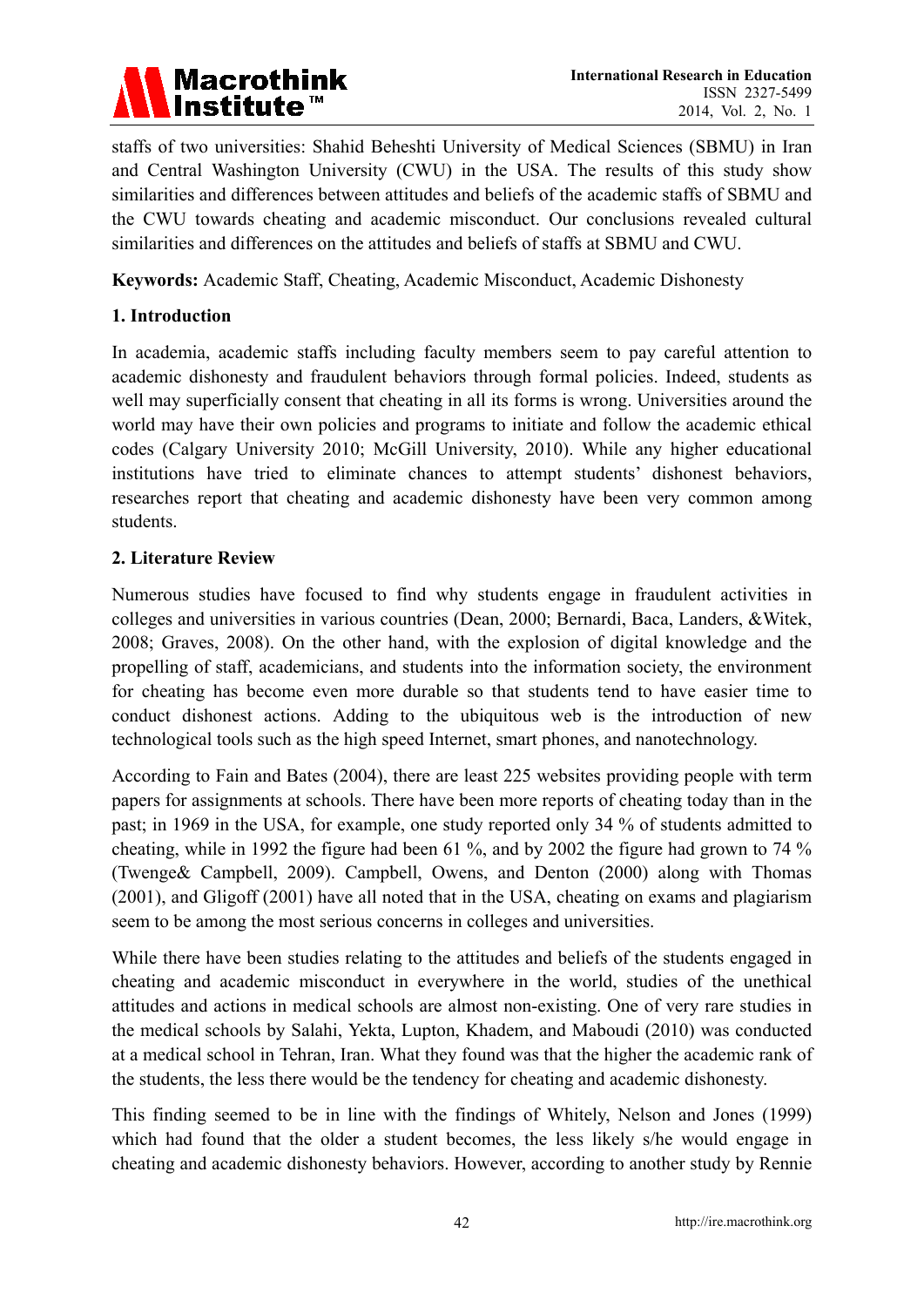

and Crosby (2001), 56 % of the responding medical students said they had engaged or would engage in plagiarism. Moreover, it has been reported that students' perceptions of campus climate is among one of the deciding factors describing whether students would report fraudulent activities (Simon et al., 2004).

Who should deter cheating and who should punish those engaged in cheating and academic dishonesty? Strichertz (2001) notes students believe that academic dishonesty is often neglected by academic staffs. However, Callahan (1982) actually shoed an evidence that the academic staffs do care about academic dishonesty.

Academic dishonesty and cheating across cultures may take on a different perspective or interpretation. Putting it briefly, students in different nations may have different opinions on what is and what is not considered wrong. This has received support from social learning theorists (Whitley, 1998; McCabe, Trevino, & Butterfield, 2002).

Indeed, some researchers have tried to compare students' dishonest behaviors in Polish, Chinese, Russian, and American university students (Chapman & Lupton, 2004; Lupton & Chapman, 2002; Lupton, Chapman, & Weiss, 2000). These researches' found quite different ideas of dishonest behaviors and interpretations of cheating behaviors.

This means that these studies support the idea that definitions of cheating are different among cultures. For example, in the USA, if a neighbor enters your home without your permission and takes some bread, you may call 911 for help. However, the same behavior in a town in Africa or Asia may be considered just as bad, or wrong so that it may not need any kind of punishment. Similarly, the attitudes and beliefs of the academic staffs in a particular country towards cheating and academic misconduct may be partially or totally different from those of US academic staffs.

To the best of our knowledge, no comparative study to date has been done for the attitudes and beliefs of the academic staffs towards academic dishonesty and cheating between Iran and the USA. This study tried to find differences of the attitudes and beliefs of academic dishonesty of academic staffs in Iran (Shahid Beheshti University of Medical Sciences, Tehran) and the United States of America (Central Washington University, Ellensburg, WA).

#### **3. Research Method**

We used a questionnaire that was developed for surveying the attitudes and perceptions of the academic staffs on what they regard as cheating and academic dishonesty. The questionnaire, whose first draft was originally in Persian, was validated in a pilot study with Cronbach's Alpha of 0.82. The Test-Retest of the study with 30 academic staff members showed that there was a reliability of 0.84.

The questionnaire was then translated into English by native speakers for the same validation test in the USA. The English translations were checked by both native English speakers and Persian speakers with English fluency prior to the validation in the USA. At Central Washington University (CWU) the validation test was done with 21 randomly selected academic staff members. CWU used Survey Monkey program to collect the date. The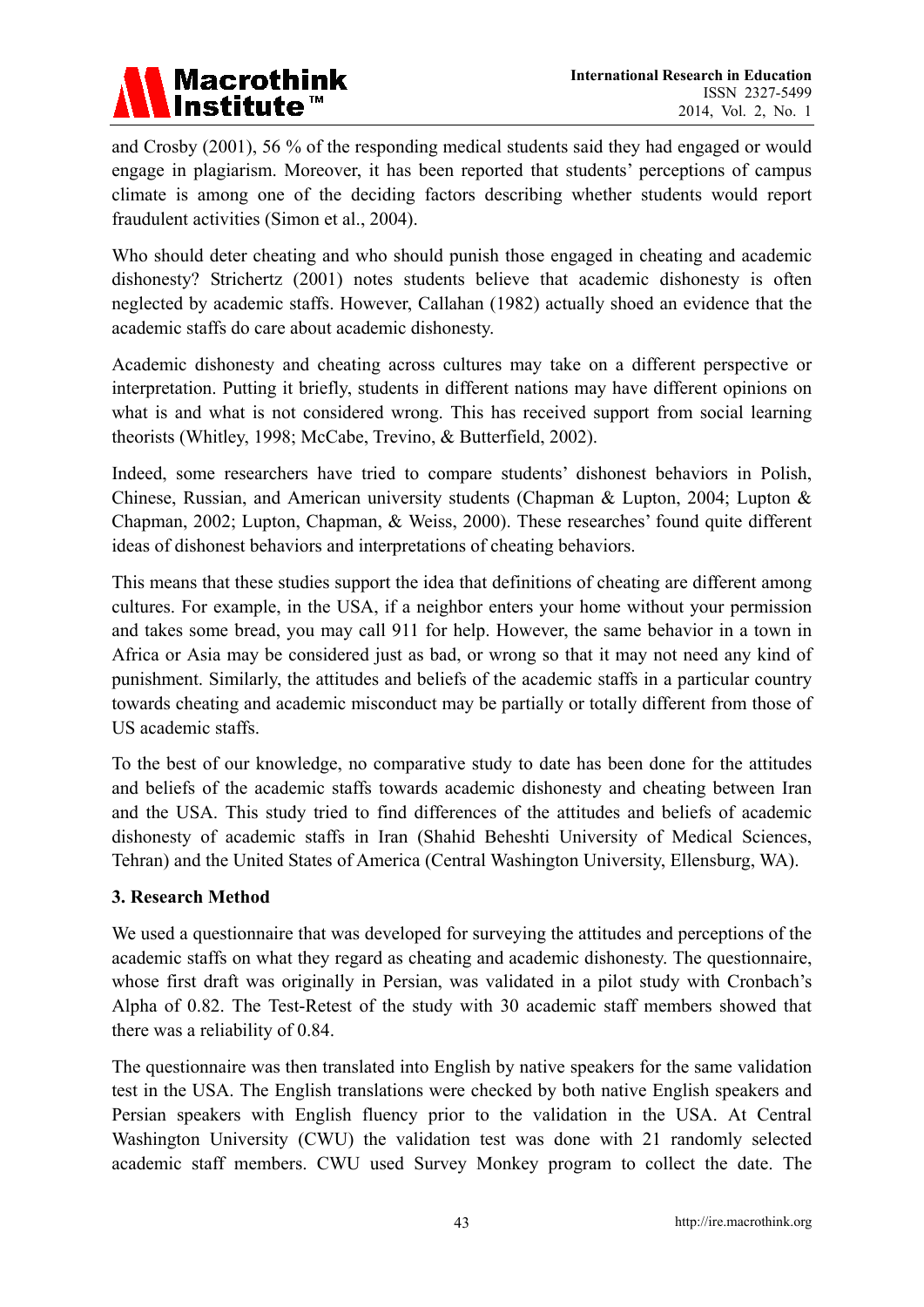

validation was effective with Cronbach's Alpha of 0.81.

Once the validity was ensured, a total of 130 randomly selected academic staff members at CWU participated in this study. Out of the 130 collected questionnaires, we could use 128 questionnaires for this study. In Iran, Tehran, participants were randomly selected at Shahid Beheshti University of Medical Sciences with 98 usable questionnaires. We used SPSS 16 software for statistical processing.

#### **4. Findings**

Significant statistical differences were found when looking at the two schools as Table 1 shows.

Table 1. Mean & SD for the questions with significant differences on the attitudes of the academic staff of SBMU and CWU universities about cheating, academic misconduct, and dishonesty\* Total N=226\*\*

|                | SBMU        |        | <b>CWU</b> |        |                |
|----------------|-------------|--------|------------|--------|----------------|
|                | <b>MEAN</b> | SD     | MEAN       | SD     | <b>P-VALUE</b> |
| Q1             | 21.31       | 0.1997 | 11.74      | 0.1597 | 0.001          |
| Q <sub>2</sub> | 1.58        | 0.49   | 1.32       | 0.46   | 0.038          |
| Q <sub>6</sub> | 2.09        | 1.67   | 5.05       | 1.99   | < 0.001        |
| Q7             | 3.07        | 2.23   | 1.00       | 0.0000 | < 0.001        |
| Q8             | 3.13        | 1.98   | 4.63       | 1.95   | < 0.001        |
| Q <sub>9</sub> | 3.50        | 1.85   | 4.92       | 1.25   | < 0.001        |
| Q11            | 3.88        | 2.04   | 2.59       | 1.13   | 0.004          |
| Q14            | 1.85        | 3.36   | 1.57       | 0.59   | 0.003          |
| Q16            | 5.50        | 7.97   | 3.59       | 1.49   | 0.004          |
| Q18            | 5.20        | 1.94   | 4.54       | 1.50   | 0.032          |
| Q19            | 3.84        | 2.24   | 5.57       | 1.33   | < 0.001        |
| Q20            | 4.83        | 1.91   | 2.22       | 1.45   | < 0.001        |
| Q22            | 1.26        | 4.88   | 0.44       | 2.21   | < 0.001        |
| Q25            | 6.40        | 1.65   | 5.16       | 1.42   | < 0.001        |
| Q27            | 5.90        | 1.65   | 5.16       | 1.42   | < 0.001        |
| Q29            | 2.52        | 1.07   | 3.28       | 1.24   | < 0.001        |

\* For full study of each of the questions in the survey, refer to the Questionnaire in the Appendix.

\*\*SBMU N= 98 (66 Male, 22 Female, Missing 10); CWU N=128 (69 male, 56 Female, Missing 3).

Q2 asked "Do you know of any students who have cheated on exams at this university?" and Q12 asked "I believe most students cheat in exams." The number of participants who answered YES in both questions at SBMU was much larger than the number of CWU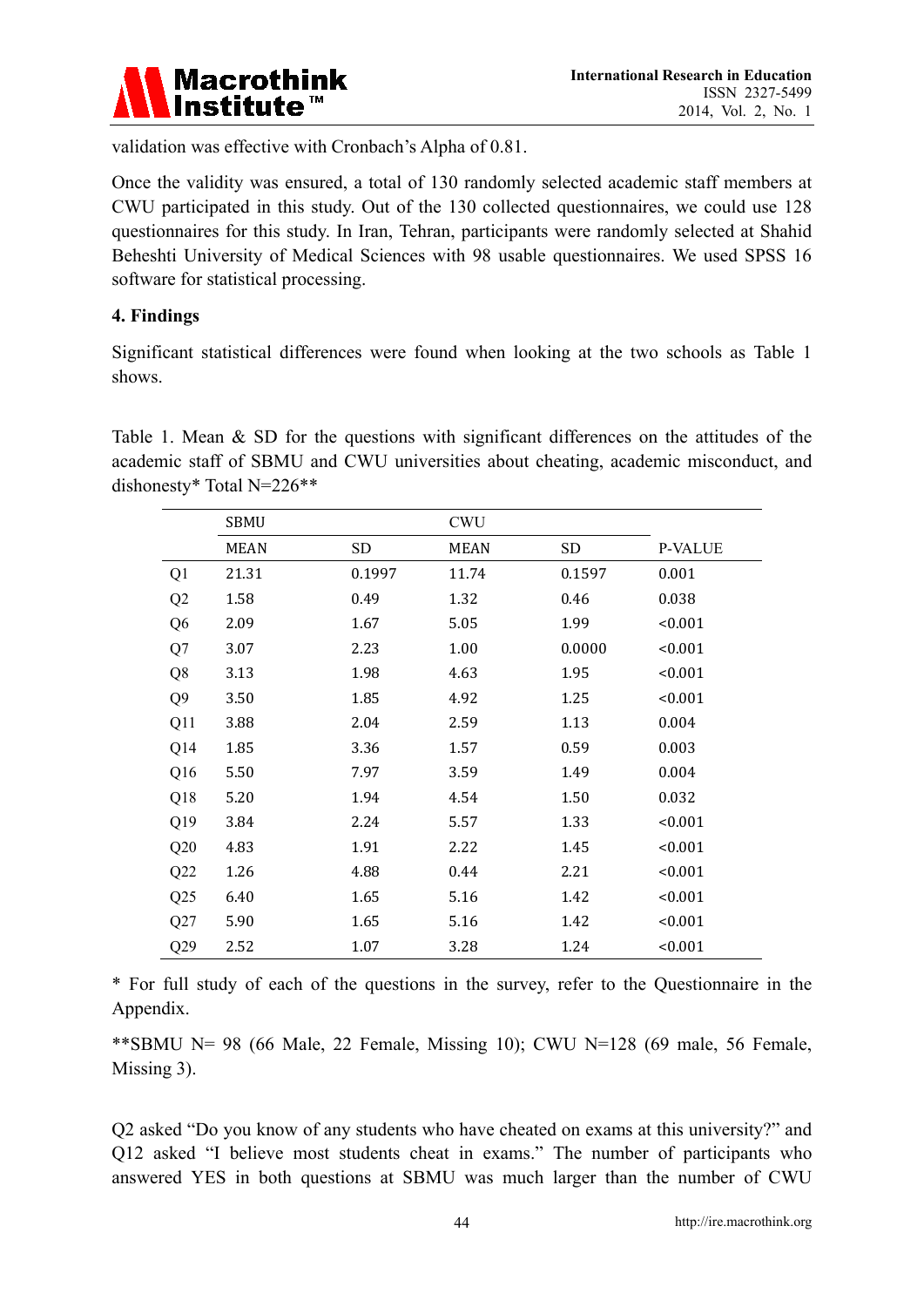

participants who answered YES in both questions.

While this may imply that Iranian students tend to cheat more, we cannot confirm if such a simple conclusion reflects reality. This is because answers for Q2 can be very subjective. It really depends on how academic staff perceives students' cheatings. At the same time, we may have to consider influence from certain beliefs or expectations of the academic staff to their students. Needless to say, academic staff's own experiences will influence as well.

When all participants wee asked if sharing notes or papers from previous classes were unethical and unfair through Q6 and Q7, CWU academic staff members considered these were unethical and unfair. The sense of unfairness seems to be comprehensive, reflecting that the CWU academic staff felt that cheating occurred not only for those students who actually cheated but also for those who directly or indirectly supported or initiated the students' cheating.

In addition, CWU academic staff members felt that student A who gave all materials of a class to the student B was actually engaging in academic dishonesty because A gave B chances for academic dishonesty with the materials. We can see that CWU academic staff seems to be more sensitive for cheating in the classroom than Iranian academic staff members.

This difference might be caused by different ideas and perceptions of academic dishonesty in various cultures (Teodorescu & Andrei, 2009; Aurora, Teixeira, & Rocha, 2006). Some may consider a specific behavior as cheating, while others may not. For example, at SBMU the academic staff usually attempts to make sure those who are supposed to be in the class are actually present. Sometimes, when there are many students in one class, such as those large general classes which all students have to complete regardless of their major of study, such as literature, theology, etc., there may be more than 40 students sitting in one class. If a student impersonates another student who is absent, it may be considered an act of cheating or academic misconduct. In such classes, the instructor may not be able to make sure whether one student has done his/her homework assignment, or course project (as an instructor usually has four or five of such classes), and it will be practically impossible to check on such issues and cheating during the course, or even commit plagiarism on their projects, let alone using websites for doing their term projects.

Due to such cultural relativity in the definition of cheating, CWU's idea of cheating may be student collaborations by SBMU's idea. The result of Q8 and Q19 seem to provide this point by showing different sense of "actions of cheating" between CWU and SBMU academic staff members.

At this point, our research indicates that Iranian students may be more group-oriented and there may not be the separation or distinctions between leaders and followers in a group setting as those purported in US group dynamism. In the Iranian classroom, it is assumed that all group members work equally. Regardless of the amount of contributions, all group members equally respected and rewarded.

The strange thing for us is that there have been more reports of cheating in the USA than in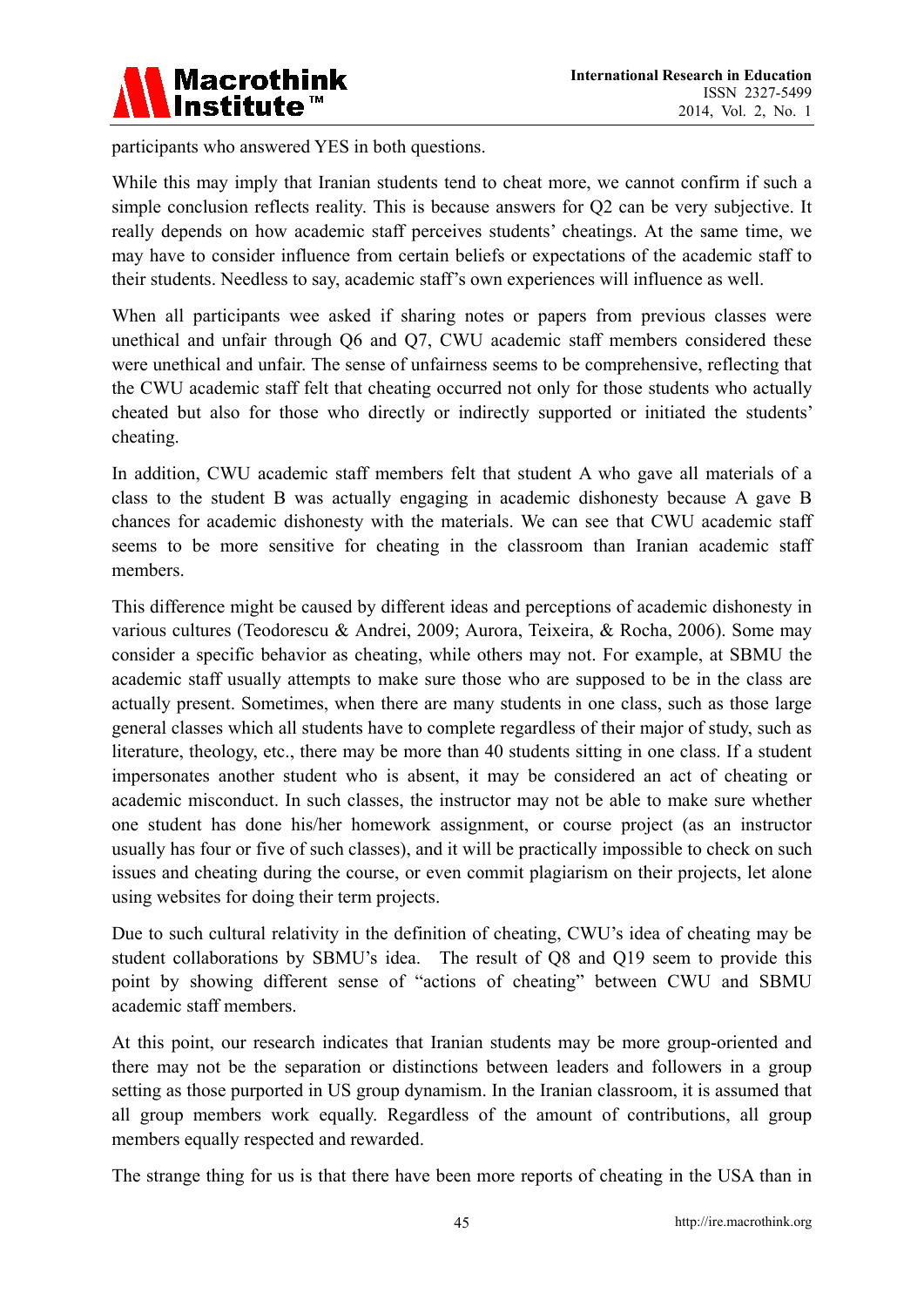

Iran, (Thomas, 2001; Gligoff, 2001). This may be because SBMU academic staff members did not report so-called cheating in the USA by not *recognizing* it as cheating. For example, 41.8 % of the SBMU staff said that the students cheat while the figure was 66.4 % for those at CWU.

This is not only because Iranian staff members do not recognize so-called cheating in the USA but also because students in Iran has different ideas about cheating from US students. CWU has clear standards of academic honesty so that students at CWU tend to know clearer ideas about dishonest conducts (CWU Code of Conduct, 2010). On the other hand, Iranian students with poorer standard of academic honesty may not clearly know what exactly will be academic dishonesty in classroom.

#### **5. Conclusion**

This study revealed similarities and differences of the attitudes between the academic staff members of Central Washington University (CWU) in the USA, and Shahid Beheshti University of Medical Sciences (SBMU) in Iran. There are definitely different interpretations and understanding of academic dishonesty between Iran and USA. Also, since Iranian staff members does not exactly know what academic dishonesty means with poorer standard of academic honesty, they actually do not recognize so-called academic dishonesty in Iranian classrooms.

The last point was especially important since not knowing the concept of academic dishonesty does not mean cultural difference. Rather, this is a systematic problem. Therefore, our study is actually warning for other researchers who are focusing solely on cultural differences in studies cross-cultural differences in academic dishonesty. We do need to know differences in systems, rules, and code of academic honesty in higher educational institutions in different countries.

#### **References**

Bernardi, R. A., Baca, A. V., Landers, K. S., & Witek, M. B. (2008). Methods of Cheating and Deterrents to Classroom Cheating: An International Study. *Ethics & Behavior, 18*(4), 373-391. http://dx.doi.org/10.1080/10508420701713030

Calgary University. (December 2010) *Canada*. Retrieved from ucalgary.ca/pubs/calendar/2009/k-2-2.htm

Callahan, D. (1982). Should there be an academic code of ethics? *Journal of Higher Education, 54*(5), 566-573.

Campbell, C., Owens, C., & Denton, L. (2000). Cheating goes hi-tech: on-line term paper mills, *Journal of Management Education, 24*(6), 726-740. http://dx.doi.org/10.1177/105256290002400605

Chapman, K., & Lupton, R. A. (2004). Academic Dishonesty in a Global Educational Market: A Comparison of Hong Kong and American University Business Students. *International Journal of Educational Management, 18*(7), 425-436.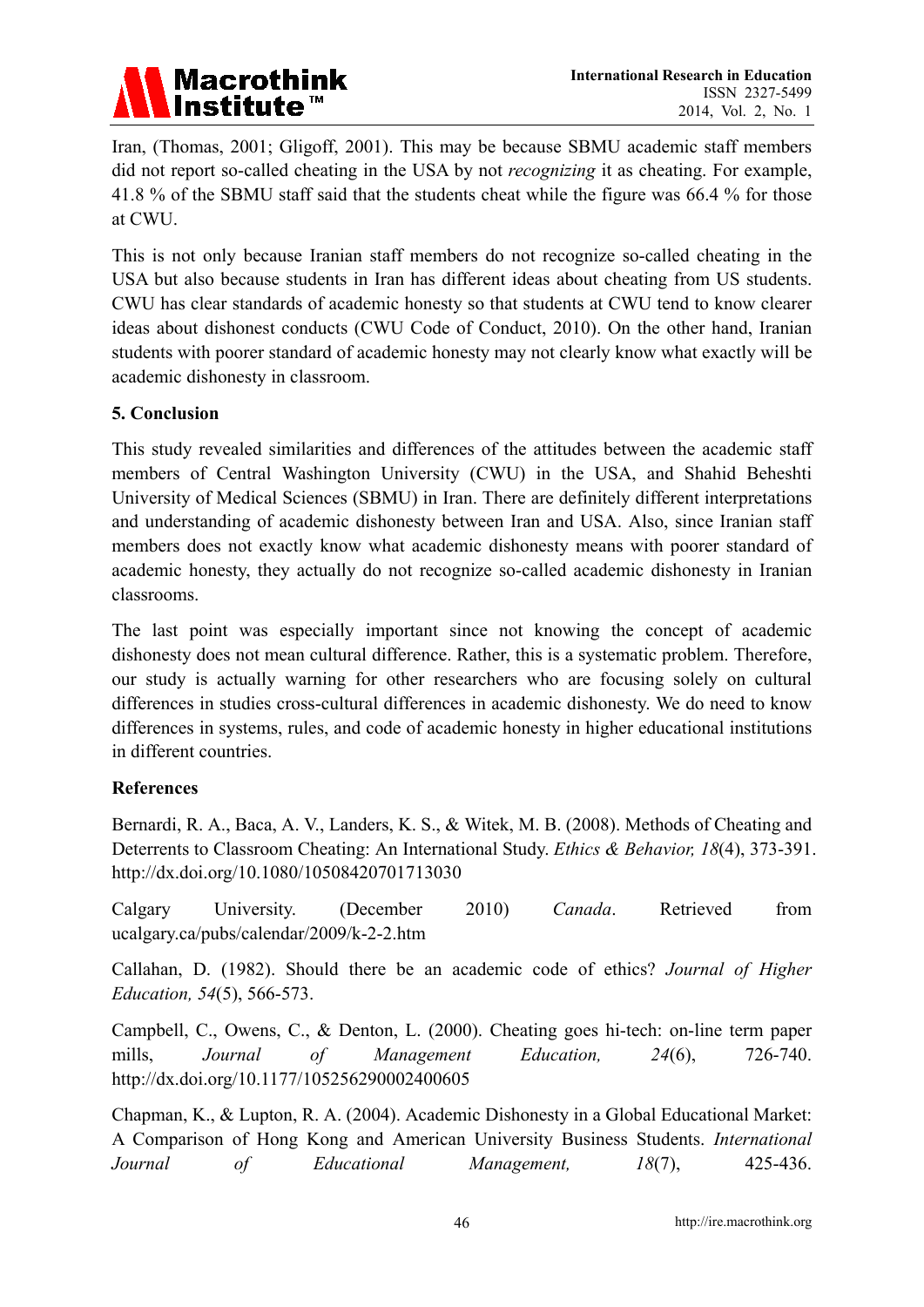

http://dx.doi.org/10.1108/09513540410563130

Central Washington University Code of Conduct. (December 2010). Retrieved from http://catalog.acalog.cwu.edu/content.php?catoid=35&navoid=1174

Dean, G. R. (2000). Academic dishonesty and the community college. *ERIC Digest*, EDO-JC-00-7.

Fain, M., & Bates, P. (April 2001). *Cheating 101: Paper mills and you*. Retrieved from http://www.coastal- .edu/library/ papermil.htm.

Gligoff, D. (2001). Click on honorable college student. Will computers make honor codes obsolete? *US News & World Report, 130*(20), 51.

Graves, L. (2008). Which Students Cheat Most; Academic integrity is a problem across fields. *U.S. News & World Report. Washington, 145*(8), 76.

Lupton, R. A., Chapman, K., & Weiss, J. A., (2000). Cross-National Exploration of Business Students' Attitudes, Perceptions, and Tendencies Toward Academic Dishonesty. *Journal of Education for Business, 75*(4), 231-235. http://dx.doi.org/10.1080/08832320009599020

Lupton, R. A., & Chapman, K. J. (2002). Russian and American College Students' Attitudes, Perceptions, and Tendencies Towards Cheating. *Educational Research, 44*(1), 17-27. http://dx.doi.org/10.1080/00131880110081080

McCabe, D. L., Trevino, L. K., & Butterfield, K. D. (2002). Honor Codes and Other Contextual Influences on Academic Integrity: A Replication and Extension to Modified Honor Code Settings. *Research in Higher Education, 43*(3), 357-378. http://dx.doi.org/10.1023/A:1014893102151

McGill University. (December 2010). Retrieved from http://www.mcgill.ca/students/srr/academicrights/integrity/cheating/

Rennie, S. C., & Crosby, J. R. (2001). Are "tomorrow's doctors" honest? Questionnaire study exploring medical students' attitudes and reported behavior on academic misconduct. *BMJ, 322*, 274-5. http://dx.doi.org/10.1136/bmj.322.7281.274

Salahi Yekta, A., Lupton, R. A., & Khadem Maboudi, A. A., (2010). Attitudes, Perceptions, and Tendencies of the Iranian Students in Medical Fields towards Cheating and Academic Dishonesty. *Journal of Paramedical Sciences, 4*(1), 35-41.

Simon, C. A., Carr, J. R., McCullough, S. M., Morgan, S. J., Oleson, T., & Ressel, M. (2004). Gender, student perceptions, institutional commitments and academic dishonesty: who reports in academic dishonesty cases? *Assessment & Evaluation in Higher Education, 29*(1), 75-90. http://dx.doi.org/10.1080/0260293032000158171

Strichertz, M. (2001). Many teachers ignore cheating: survey finds. *Education Week, 20*(34), 3.

Teodorescu, D., & Andrei, T. (2009). Faculty and peer influences on academic integrity: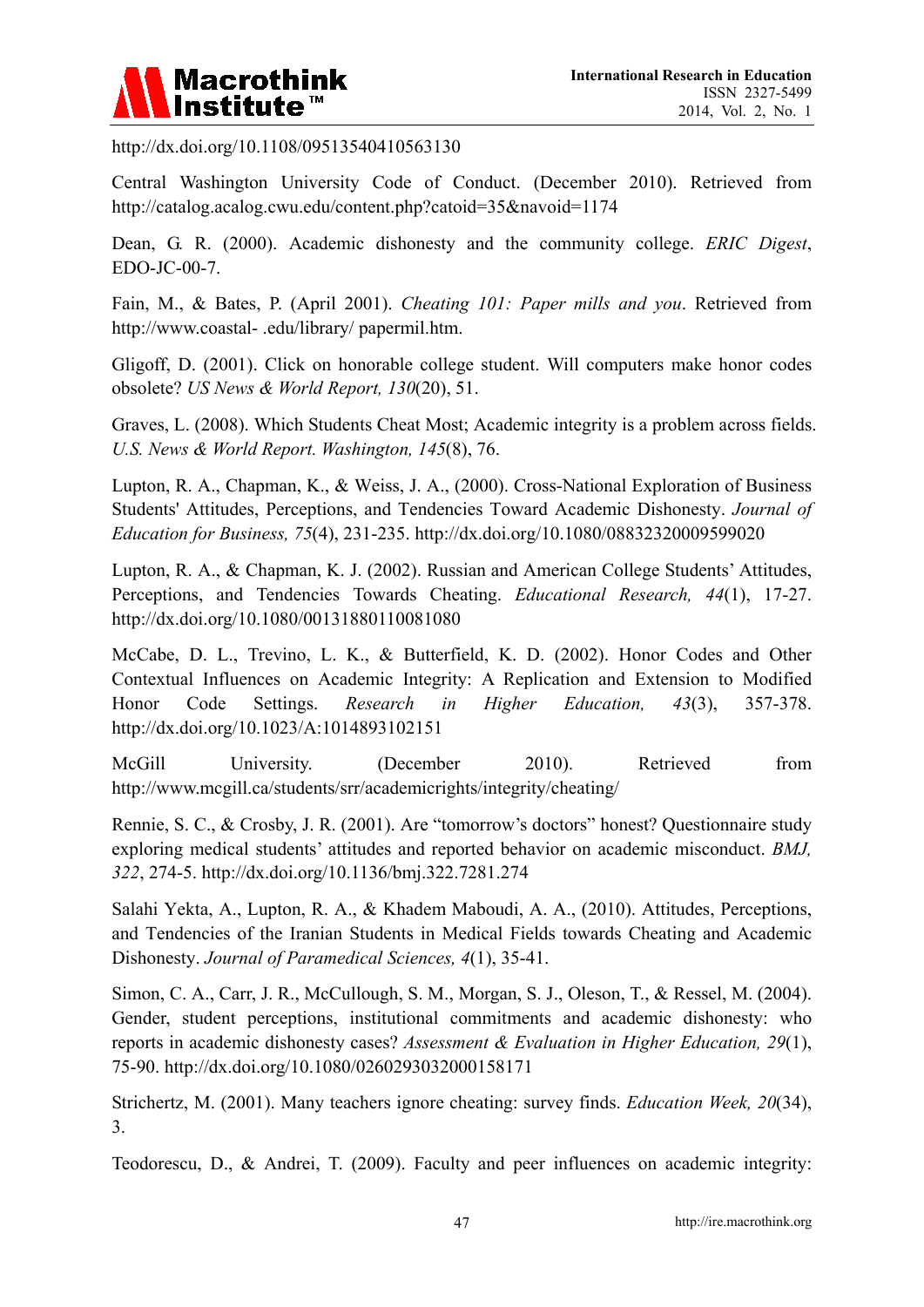

College cheating in Romania. *Higher Education, 57*, 267-282. http://dx.doi.org/10.1007/s10734-008-9143-3

Thomas, K. (June 11, 2001). Colleges clamp down on cheaters: new technologies strive to eliminate academic fraud. *USA Today*, 3D.

Twenge, J. M., & Campbell, W. K. (2009). *The narcissism epidemic*. New York, NY: Free Press.

Whitley, B. E. (1998). Factors Associated with Cheating Among College Students: A Review. *Research in Higher Education, 39*(3), 235-273. http://dx.doi.org/10.1023/A:1018724900565

Whitely, B. E., Nelson, A., & Jones, C. (1999). Gender differences in cheating attitudes and classroom cheating behavior: a meta-analysis. *Sex Roles, 41*(9/10), 657-680. http://dx.doi.org/10.1023/A:1018863909149

## **Appendix**

Survey Questions

Dear Colleague;

Your participation at this research provides us with invaluable information regarding academic dishonesty so that an international investigation would be possible. Generally, the results of this research will assist students and the academic staff to better manage the classes.

You are asked to answer 27 questions which are in yes/no, fill in the blank, MC formats, and also questions with 7 choices. The usual time to answer the questions is around 10 minutes.

Your participation in this research is quite voluntary. Do not respond if you wish not to participate. The information you give us will be quite confidential and are for research purposes only. Do not write your names.

- 1- Please write your opinion of the % of the students who cheat: -------------
- 2- Do you know of any student who has cheated in exams at this university?

 $Yes$  -------- (1)  $N0$  ------- (2)

- 3- Do know of any student who has cheated in the exams in your class?  $Yes$  -------- (1) N0 ------- (2)
- 4- Have you seen a student while cheating at this university?

 $Yes$  -------- (1) N0 -------- (2)

5- Have you seen a student while cheating in your class?

 $Yes$  -------- (1) N0 ------- (2)

Look at the following case and answer its questions please:

Student A chooses English Course 102 in Fall Semester. His Friend, students B, chooses the same course in the Spring Semester. Student A hands over all his notes from the course to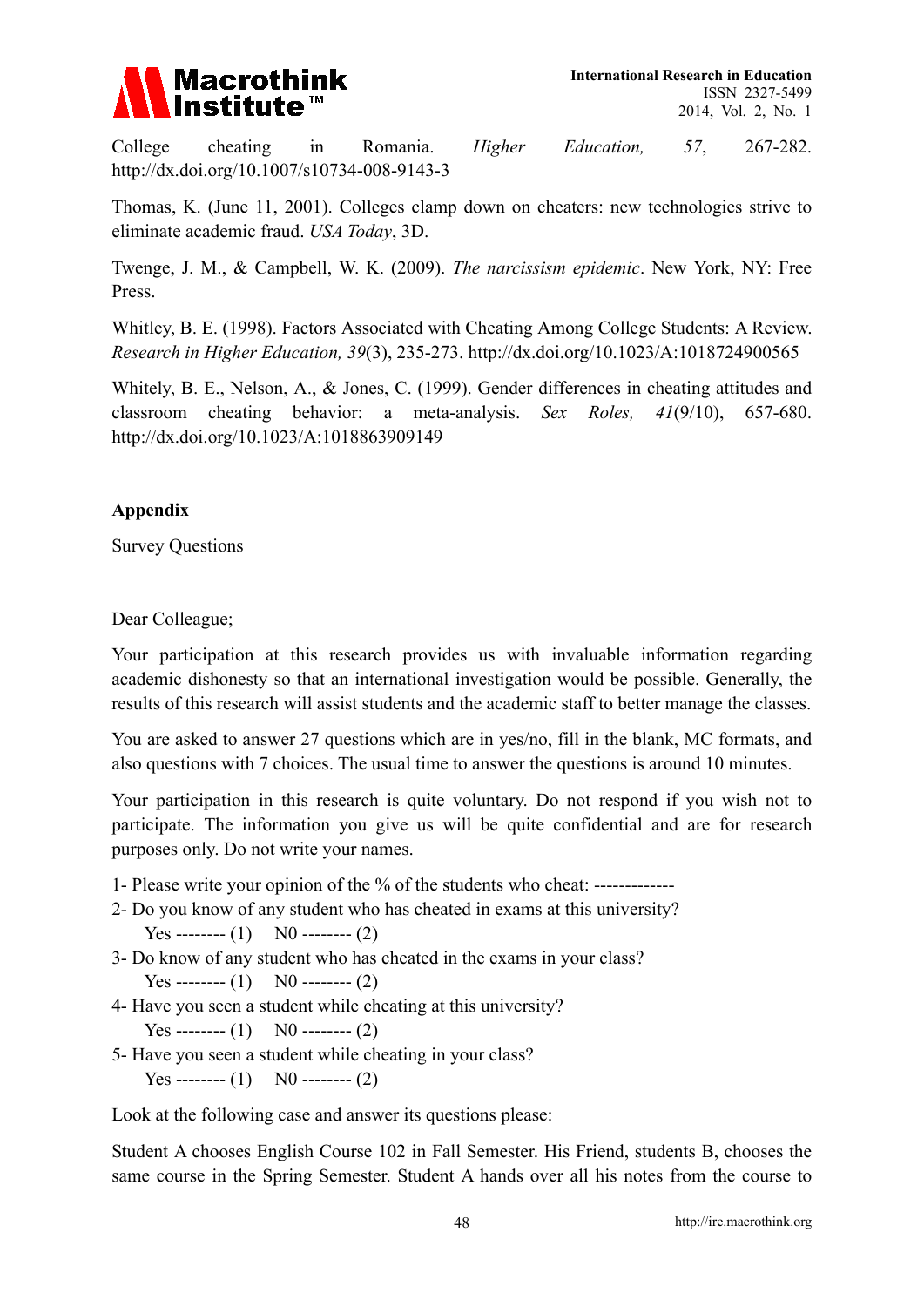

student B. Student B got access to all answers of student A in the exam, and used them for himself.

6- I think student A has cheated.

Strongly disagree 1-------2-------3--------4-------5--------6--------7 Strongly agree

7- I think student B has cheated. Strongly disagree 1-------2-------3--------4-------5--------6--------7 Strongly agree

Student B learns that student A got good grades in some of his classroom assignments for the course. Student A had had to go to the library a lot to study the course and prepare its projects. Student B decides to use the notes given to him by student A instead of going to the library.

8- Do you think that student B has cheated?

Strongly disagree 1-------2-------3--------4-------5--------6--------7 Strongly agree

9- When the instructor talks about the problems, punishments and ethics related to academic dishonesty, the rate of cheating reduces.

Strongly disagree 1-------2-------3--------4-------5--------6--------7 Strongly agree

10- Passing over of the questions from the previous semesters/ or sections is an example of academic dishonesty.

Strongly disagree 1-------2-------3--------4-------5--------6--------7 Strongly agree

11- Using the questions from the previous semesters IS NOT CONSIDERED CHEATING. Strongly disagree 1-------2-------3--------4-------5--------6--------7 Strongly agree

12- I believe most students cheat in exams.

Strongly disagree 1-------2-------3--------4-------5--------6--------7 Strongly agree

13- I believe most students cheat in doing homework assignments (to be done outside classroom).

Strongly disagree 1-------2-------3--------4-------5--------6--------7 Strongly agree

14- In any classroom, it is the teacher's responsibility to prevent students from cheating. Strongly disagree 1-------2-------3--------4-------5--------6--------7 Strongly agree

15- Have you ever reported a case of academic dishonesty to you department chair?  $Yes$  ------- (1) No ------- (2)

16- The teacher of a course has to be present in his exam sessions. Strongly disagree 1-------2-------3--------4-------5--------6--------7 Strongly agree

17- Students do not cheat in the class projects. Strongly disagree 1-------2-------3--------4-------5--------6--------7 Strongly agree 18- The proctors in the exams help in student cheating.

Strongly disagree 1-------2-------3--------4-------5--------6--------7 Strongly agree

19- Students use a class project for several courses. Strongly disagree 1-------2-------3--------4-------5--------6--------7 Strongly agree

20- The revision and change of the classroom materials by the teacher is necessary to prevent student cheating.

Strongly disagree 1-------2-------3--------4-------5--------6--------7 Strongly agree 21- When a student's cheating has been confirmed, it is the same teacher's responsibility to punish the student.